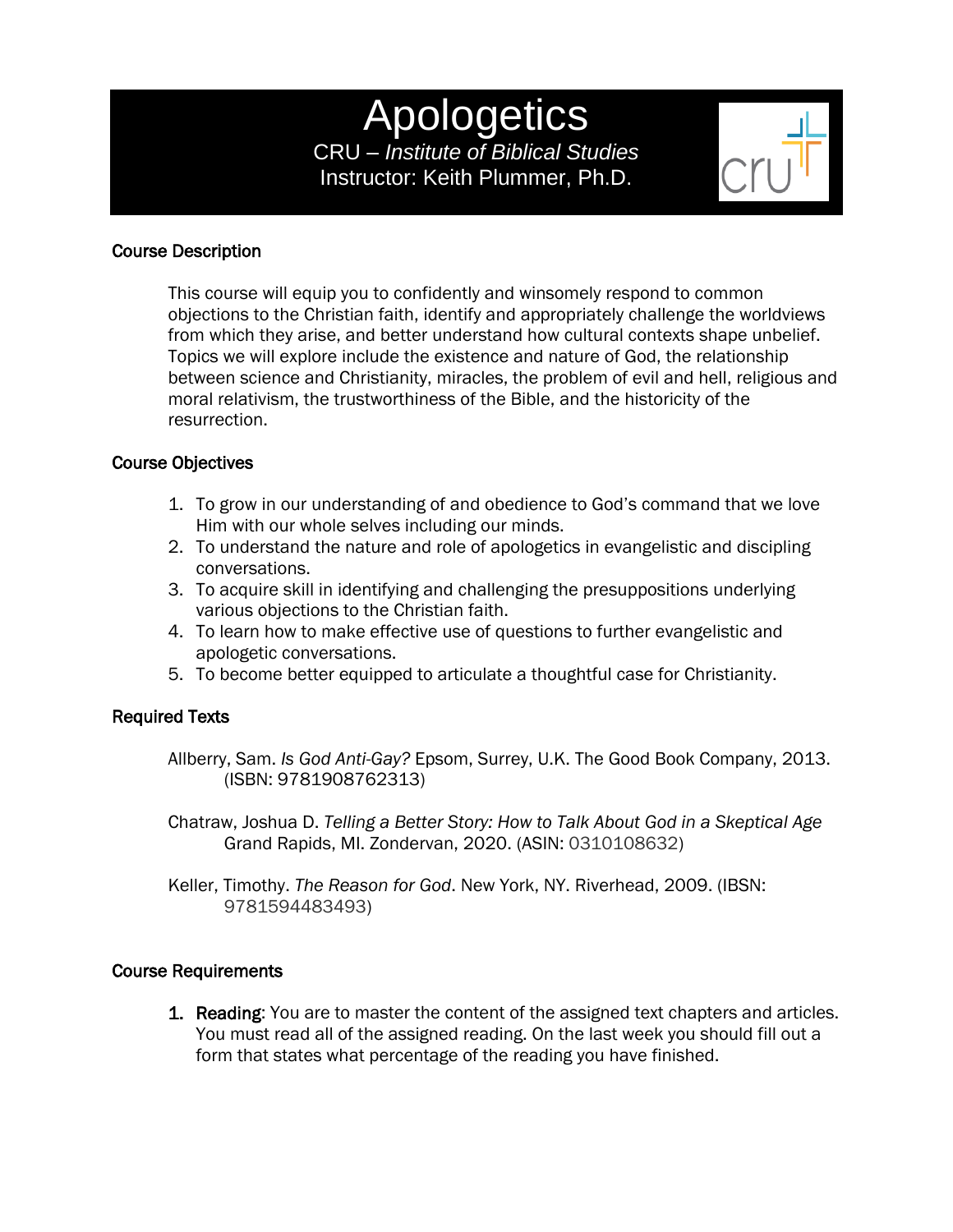- 2. Discussions: This weekly forum is where you, the student, will respond to the discussion topic for the week. Your response constitutes a portion of your overall grade. Please begin by clicking on and replying to the discussion. You will also need to interact with at least 3 other posts, which is also a portion of your overall grade.
- 3. Quizzes: There will be 10 quizzes. Each quiz will be based on the information presented in the assigned lectures for the week. No books, notes, outlines, or helps of any kind are allowed during quizzes or exams.
- 4. Final Project: The purpose of this course is to help you become more effective in the use of apologetics in the context of evangelism and follow up. During the course you will have the opportunity to develop a tool for use in your personal ministry. You have three options from which to choose:
	- a) Evangelistic article: The article should be targeted to your ministry audience (professors, college students, high school students, athletes). It should identify a specific objection to the Christian faith (e.g. problem of evil, religious pluralism, fate of the unevangelized, etc.) and present a carefully crafted and well-reasoned response. It is *not* a research paper. Your grade will be based on (1) evidence of a good understanding of the nature of the problem and how it challenges belief in Christian theism, (2) a well-reasoned response to this problem, and (3) proper packaging (targeted toward an audience, good introduction and conclusion). The article should be 5 to 8 pages in length. The article should be typed, double-spaced, using 12-point type.
	- b) Follow-up Tool: Imagine you are sitting across the table from a *believer*  attempting to give a reasoned response to an apologetic issue. This tool would help this person discover a scriptural viewpoint on an important apologetic question. Some apologetic issues (e.g. resurrection of Christ, fate of the unevangelized, Heaven and Hell, etc.) lend themselves more readily to this than others. It must include appropriate Scripture related to the issue, carefully chosen questions to aid discovery, logical progression of thought, and creative packaging. Your grade will be based on (1) evidence of a good understanding of the nature of the problem, (2) a wellreasoned scriptural response to this problem, and (3) creativity in packaging (captivating introduction, illustrations, several key points, and attractive visual layout). Note: if you wish, you may organize this tool in outline form. However it is organized, you must use only complete sentences (even for titles of main points).

For ease of reading, it should be double-spaced, use type no smaller than 12-point and be at least three pages in length. There is no maximum length and you are encouraged to include diagrams and/or art work.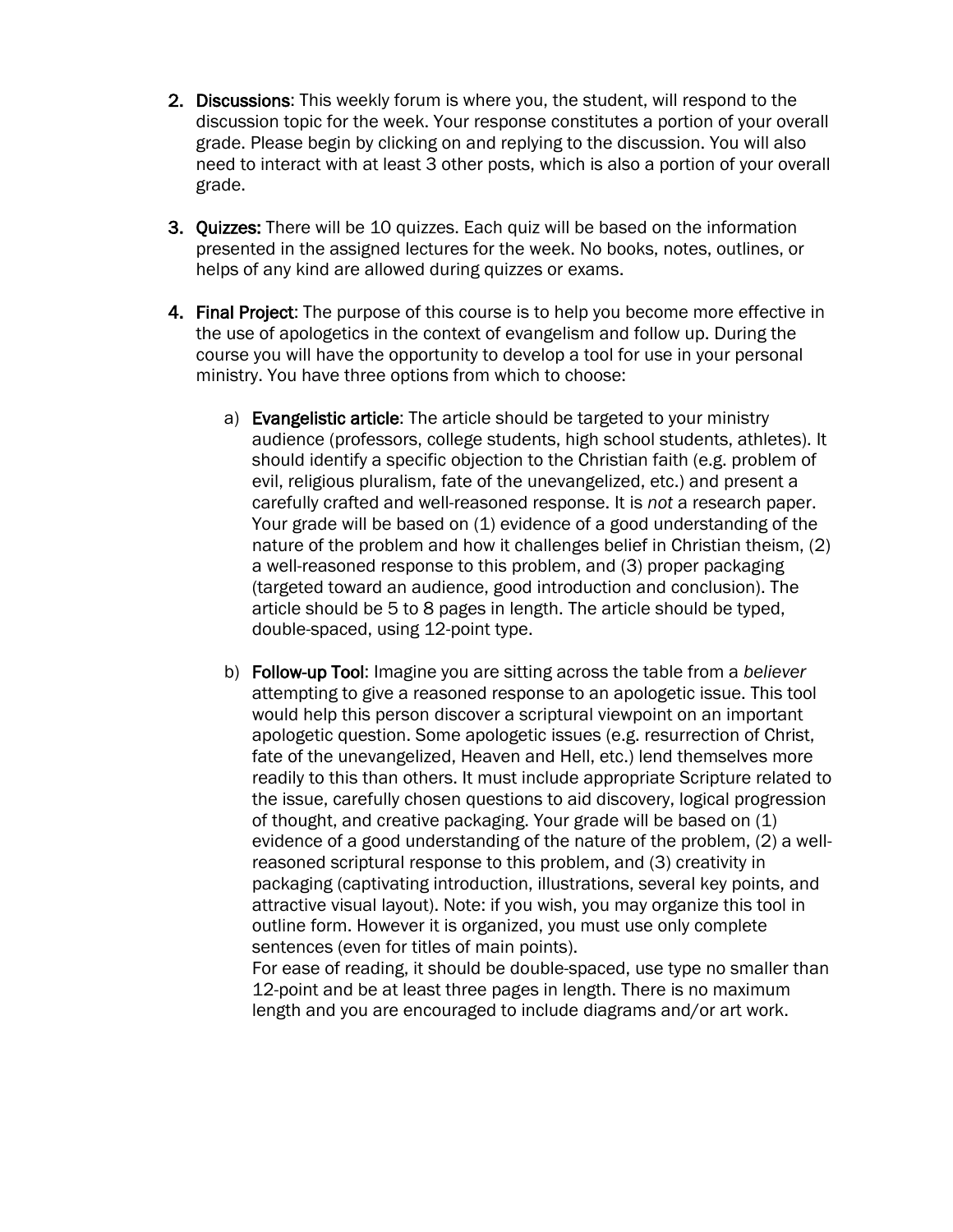c) Evangelistic Talk: The talk should contain about 30 minutes of content (about 4-5 pages of notes) and must interact with one apologetic issue. The talk should be targeted to your audience (college students, high school students, athletes, etc.). It must identify a specific objection to the Christian faith and present a carefully crafted and well-reasoned response. You will turn in a *detailed* outline (typed) of the talk. "Detailed" means a clear statement of *every* thought/idea you intend to communicate. Your introduction, conclusion, and illustrations must be word for word. Even your outline points should be expressed in complete sentences. Your grade will be based on (1) evidence of a good understanding of the nature of the problem you discuss and how it challenges belief in Christian theism, (2) a well-reasoned response to this problem, (3) creativity in presentation, and (4) proper elements of a good talk (captivating introduction, good illustrations, several key points, and a conclusion). Your notes should be double-spaced and no smaller than 12-point type.

#### Lecture and Assignment Schedule:

#### Module 1: Introduction to Apologetics

 J. Chatraw, Introduction – Chapter 3 T. Keller, Introduction Discussion on Apologetics Quiz #1

#### Module 2: Evidences of God

 J. Chatraw, Chapters Four and Five T. Keller, Chapter Eight Discussion: Evidence for God's Existence Quiz #2

#### Module 3: The Problem of Evil

 J. Chatraw, Chapter Twelve T. Keller, Chapters Two and Nine Discussion: The Problem of Evil Quiz #3

#### Module 4: The Morality of God

J. Chatraw, Chapters Six and Seven Article: "We Don't Hate Sin So We Don't Understand What Happened to the Canaanites" Discussion: Is God a Moral Monster? Quiz #4

#### Module 5: Science, Scientism, & Miracles

J. Chatraw, Chapter Ten T. Keller, Chapter Six Discussion: Science and Miracles Quiz #5